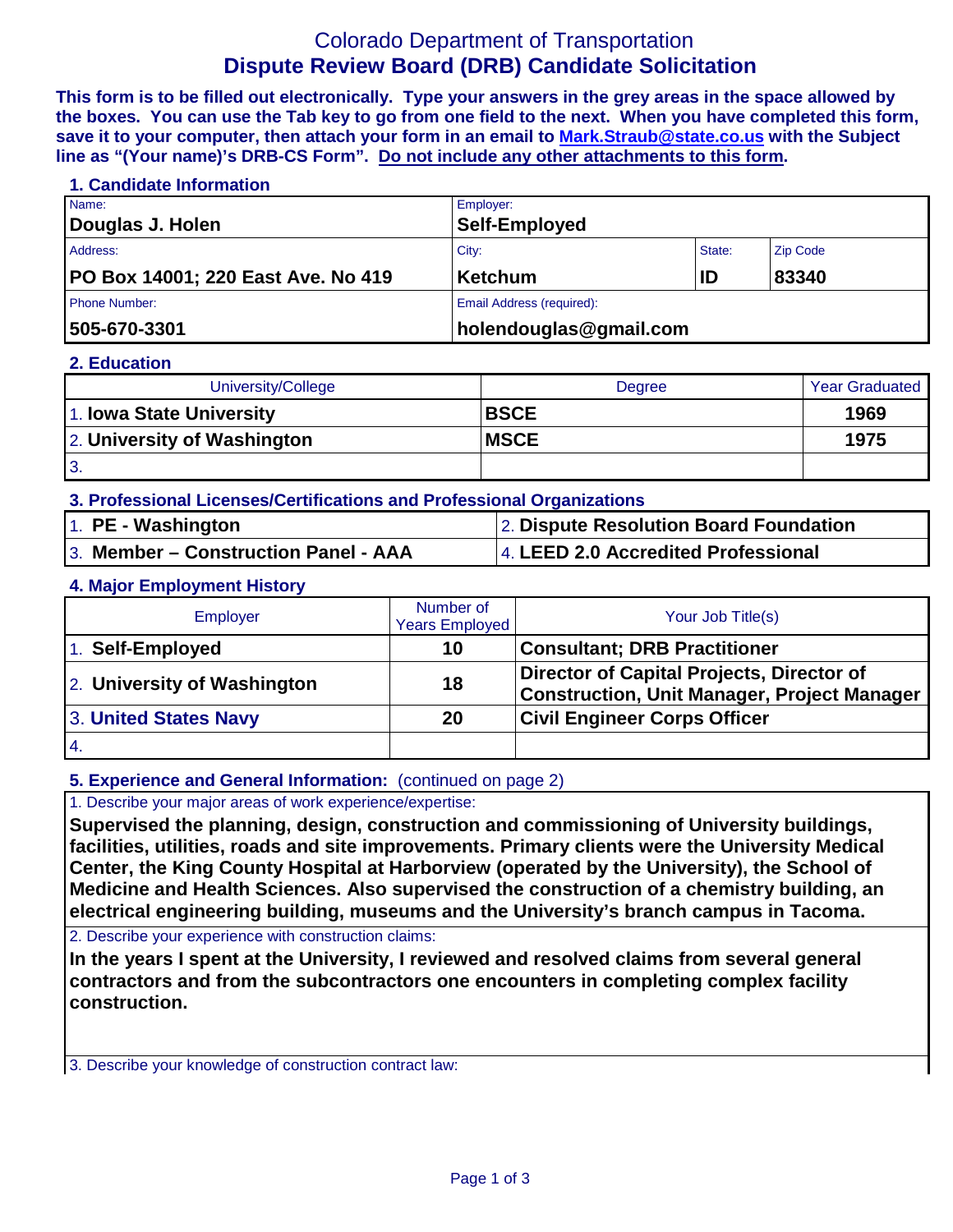**In addition to experience gained "on the job", I have taken basic contract law, numerous short courses expanding various aspect of construction contract law, participated and addressed several contract bar sections and served as the Governor's appointee representing Higher Education on the Alternative Public Works Oversight Committee in Washington for five years. The Committee reviewed and recommended revisions to Public Works Law in Washington.**

4. Describe your experience with construction contract administration:

**I have over twenty-five years experience in personally administering contracts or in supervising others in that endeavor. I administered contracts for the planning, design and construction of over \$2.0B in facilities for the University of Washington, including hospitals, laboratory facilities, utility plants, roads and site improvements. I administered contracts for utilities and site improvements at the Trident Submarine Base in Bangor, Washington including a sewage treatment plant, two small dams, and six miles of four-lane divided highway.**

5. Describe your construction field experience:

**I worked as a laborer for a general contractor engaged in hospital and commercial building construction and as a carpenter's helper for a general contractor engaged in residential construction.**

6. Describe your DRB (or arbitration) training, certification, and experience:

**I have completed the Disputes Resolution Board Foundation Administration and Practice Workshop, the Advanced/Chairing Workshop and the Practice and Proficiency Update. I completed a 40 hour Mediation Training Course at the University of New Mexico School of Law. I have completed the Arbitration Fundamentals and Best Practices for AAA Arbitrators and numerous additional workshops and on-line training courses to maintain my status as a member of the Construction Panel for the American Arbitration Association.**

7. Describe your employment/retirement status and availability to serve on a DRB and geographical area:

**I currently serve as a Disputes Resolution Board Practitioner and Arbitrator. I would be available to serve on a DRB in Colorado. There are direct flights from my home in Sun Valley to Denver and with one stop to Grand Junction and Durango.**

DRB members are compensated as per Section 105 of the CDOT Specifications.

## **6. List Two References For Your Experience With Construction Claims**

| Name                                | Title                      | Organization | <b>Phone Number</b> | <b>Email Address</b> |
|-------------------------------------|----------------------------|--------------|---------------------|----------------------|
| <b>James P.</b><br><b>Donaldson</b> | DRB<br><b>Practitioner</b> |              | 206-525-5216        | Jpadr1934@aol.com    |